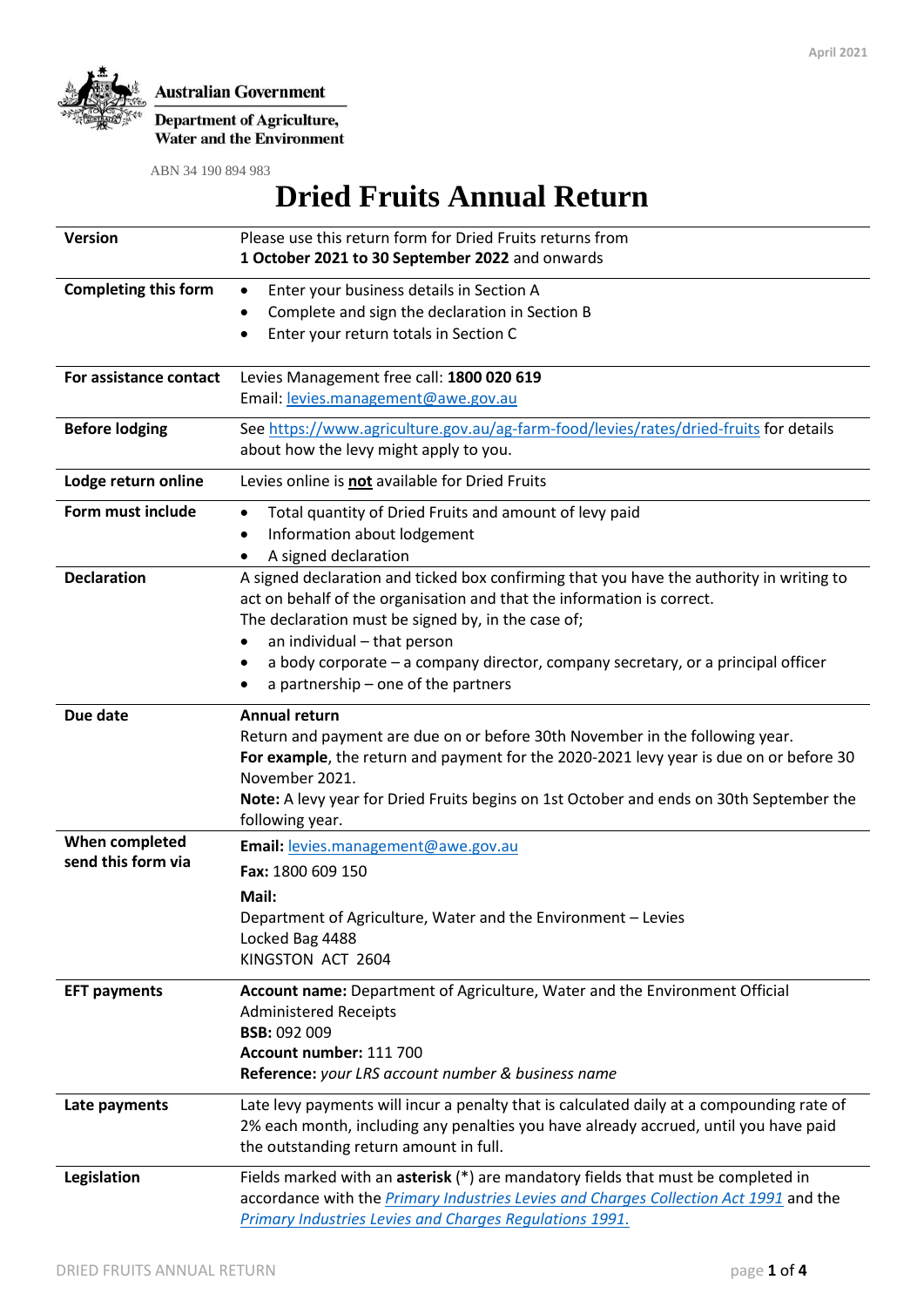

**Australian Government** 

**Department of Agriculture,** Water and the Environment ABN 34 190 894 983

## **Dried Fruits Annual Return**

| <b>SECTION A: Lodgement details</b> |  |
|-------------------------------------|--|
|-------------------------------------|--|

| LRS account number                                                                                                                                                                                                               | Levy year* 1/10/ _____ to 30/09/ _____ |  |  |  |  |
|----------------------------------------------------------------------------------------------------------------------------------------------------------------------------------------------------------------------------------|----------------------------------------|--|--|--|--|
| Please note that your LRS account number is required for account management purposes.                                                                                                                                            |                                        |  |  |  |  |
| ABN/ACN*                                                                                                                                                                                                                         |                                        |  |  |  |  |
| Name*                                                                                                                                                                                                                            |                                        |  |  |  |  |
| Please note that name can be either the name of a company or an individual. Please use whichever is most relevant.                                                                                                               |                                        |  |  |  |  |
| Address*                                                                                                                                                                                                                         |                                        |  |  |  |  |
| Postal Address*                                                                                                                                                                                                                  |                                        |  |  |  |  |
| Phone                                                                                                                                                                                                                            | Fax                                    |  |  |  |  |
| Email                                                                                                                                                                                                                            |                                        |  |  |  |  |
| Method of payment: EFT   Cheque   Money Order                                                                                                                                                                                    | \$<br>Levy paid*                       |  |  |  |  |
| Date deposited: $\sqrt{2\pi}$                                                                                                                                                                                                    |                                        |  |  |  |  |
| <b>SECTION B: Declaration</b>                                                                                                                                                                                                    |                                        |  |  |  |  |
| Declaration: I declare that to the best of my knowledge the information contained on this return form and any<br>attachments is correct in every essential detail. Giving false or misleading information is a criminal offence. |                                        |  |  |  |  |
| Title<br>First name*                                                                                                                                                                                                             | Last name*                             |  |  |  |  |
| I have the authority to sign this declaration as a director, secretary or principal officer of the body<br>corporate, partner, owner or other person, authorised in writing to act on behalf of this organisation.               |                                        |  |  |  |  |
| Signature*                                                                                                                                                                                                                       | Date*                                  |  |  |  |  |

OFFICE USE ONLY

Date:

Return ID: Signed: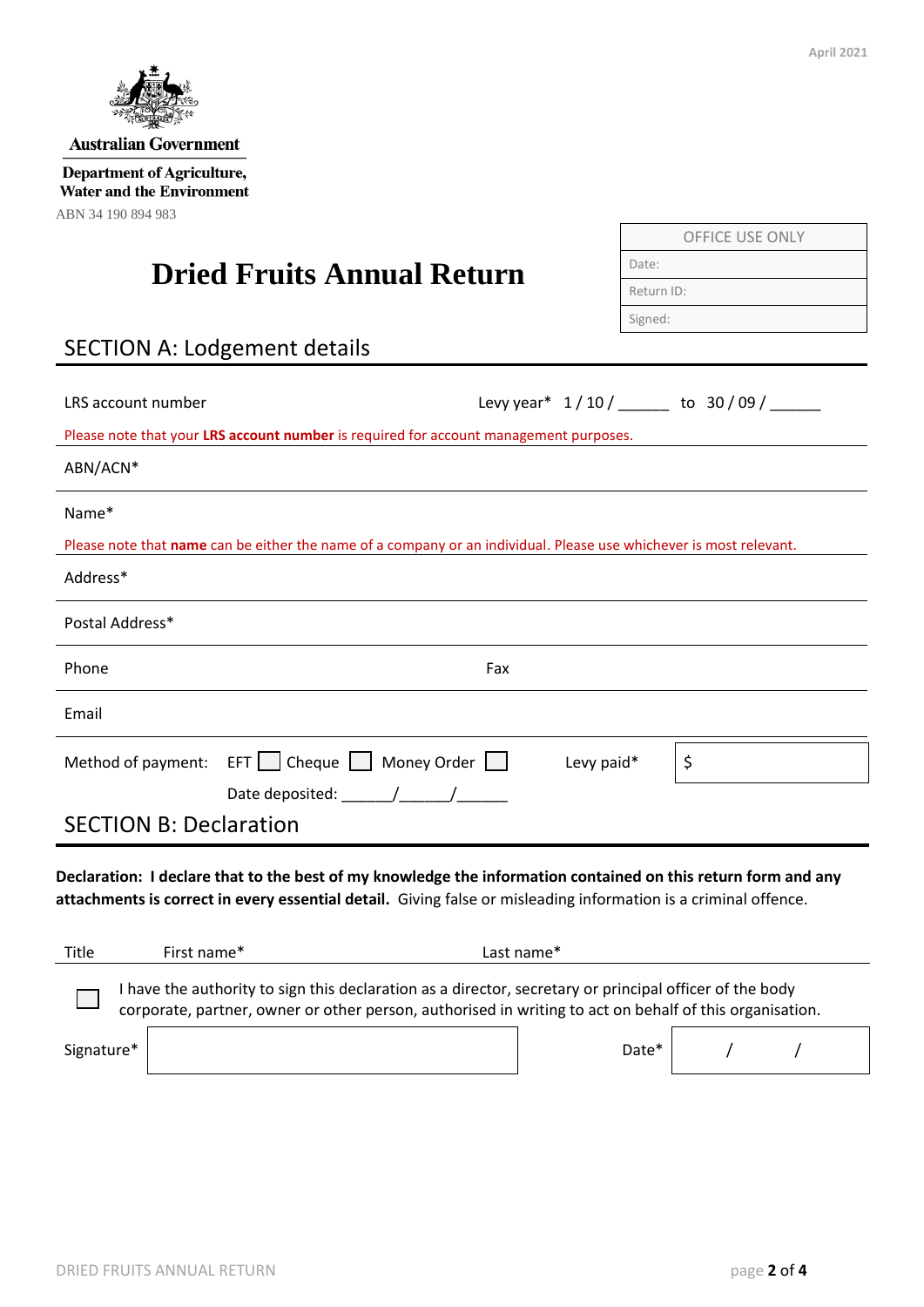

#### **Australian Government**

**Department of Agriculture, Water and the Environment** 

ABN 34 190 894 983

## SECTION C: Total quantity and levy details

### **A – Previous Calendar year**

Dried Fruit received during the levy year being dried fruit of the season that commenced on 1 October and ended on 31 December in the previous calendar year.

| Variety           | LMU | (i)<br><b>Weight (tonnes)</b> | (i)<br>Rate of levy per tonne | $(i) \times (ii) =$<br>Levy payable* |
|-------------------|-----|-------------------------------|-------------------------------|--------------------------------------|
| Currants          | 020 | tonnes<br>01                  | \$12.00                       | \$                                   |
| Raisins           | 020 | tonnes<br>02                  | \$12.00                       | \$                                   |
| Sultanas          | 020 | tonnes<br>03                  | \$12.00                       | \$                                   |
| Apricots          | 020 | tonnes<br>04                  | \$32.00                       | \$                                   |
| <b>Nectarines</b> | 020 | tonnes<br>05                  | \$32.00                       | \$                                   |
| Peaches           | 020 | tonnes<br>06                  | \$32.00                       | \$                                   |
| Pears             | 020 | tonnes<br>07                  | \$32.00                       | \$                                   |
| Plums (Prunes)    | 020 | tonnes<br>08                  | \$13.00                       | \$                                   |
|                   |     |                               | <b>TOTAL A</b>                | \$                                   |

#### **B – Current Calendar year**

Dried Fruit received during the levy year being dried fruit of the season that commenced on 1 January and ended on 30 September in the current calendar year.

| Variety                    | LMU | (i)<br><b>Weight (tonnes)</b> | (ii)<br>Rate of levy per tonne | $(i) \times (ii) =$<br>Levy payable* |  |
|----------------------------|-----|-------------------------------|--------------------------------|--------------------------------------|--|
| Currants                   |     | tonnes<br>01                  | \$12.00                        | \$                                   |  |
| Raisins                    |     | tonnes<br>02                  | \$12.00                        | \$                                   |  |
| Sultanas                   | 020 | tonnes<br>03                  | \$12.00                        | \$                                   |  |
| Apricots                   | 020 | tonnes<br>04                  | \$32.00                        | \$                                   |  |
| <b>Nectarines</b>          | 020 | tonnes<br>05                  | \$32.00                        | \$                                   |  |
| Peaches                    | 020 | tonnes<br>06                  | \$32.00                        | \$                                   |  |
| Pears                      | 020 | tonnes<br>07                  | \$32.00                        | \$                                   |  |
| Plums (Prunes)             | 020 | tonnes<br>08                  | \$13.00                        | \$                                   |  |
| <b>TOTAL B</b>             |     |                               |                                |                                      |  |
| TOTAL LEVY PAYABLE (A + B) |     |                               |                                |                                      |  |

\*GST is not applied to Australian Government levies and charges